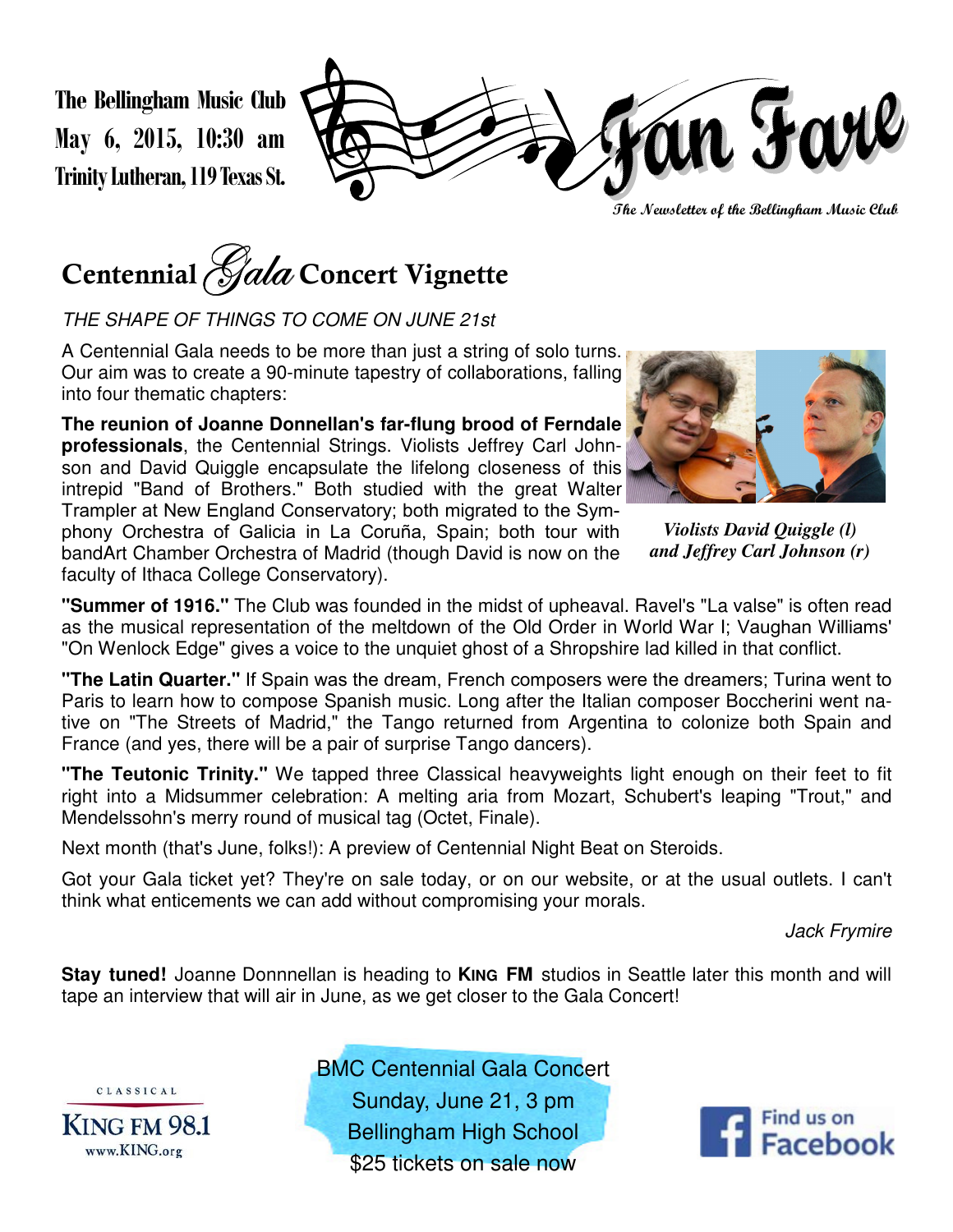## **June Concert and Spring Tea**

Our next Wednesday morning concert, **on June 3, 10:30, features Erika Block, clarinet,**  followed by our **Spring Tea.** Schedule accordingly, and be generous! We have a sign up sheet for sweets or savories in the lobby. Talk with Kristin Van Schelt or Barb DeFreytas if you would like to help out and make this reception a very special one.



#### **Board Notes**



**Warm welcome to new members** Ruth Heft, Robin Kagan, and Kristian Ungern. You too can take advantage of our **Spring Sale!** See **Membership Chair Will Ellender** in the lobby and join the BMC for the remainder of the season for **\$15**! Where else can you get so much for your money, support music in the community and know you are benefitting our talented youth?

**We thank** Bellingham residents Marsha & Robert Alan, and Mary McFall from New Jersey, who have honored Louise Andrews' memory with a gift to the BMC. Also a special thank you to Ariel and Kenneth Lennon for a very generous donation to the BMC Centennial Fund.

We will unveil our extraordinary **Centennial Season** next month! In the meanwhile, be sure to get your tickets for the June 21 Gala Concert while they are still available! \$25 for a once-in-a-lifetime event!

## **Upcoming Events**

**Yaniv Attar**, Music Director for the Whatcom Symphony Orchestra, will discuss "Composers of the Holocaust" at the Jansen Art Center, **Tuesday, May 12, 6:30 pm.** This presentation, part of the How It's Made Series, will be on music creation during the Holocaust period, and will focus on the works of Erwin Schulhoff, Laszlo Weiner, Paavel Haas and Victor Ullman. Jansen Art Center, 321 Front Street, Lynden. For more information, please call 360.354.3600 or visit jansenartcenter.org FREE

**Saturday May 16, 3 pm PAC Concert Hall: the WWU Wind Symphony and Symphonic Band are joined by the Whatcom Wind Ensemble and WWU Band Alumni** for a concert sure to please all palates. Be sure to check out Western's Music Department website for end of the quarter free performances at https:// cfpa.wwu.edu/music/calendar/2015-05

Join the **Whatcom Symphony Orchestra** for an added event when they team up with the **Seattle Rock Orchestra on Sunday May 17, 6 pm** at the Mount Baker Theatre for a special performance highlighting the Beatles Abbey Road and Let it Be Albums. This is not part of the regular season. Don't miss the bonus extra.

#### Thanks to Roger Clark, we are able to offer complimentary tickets for these concerts:

**The Bellingham Chamber Chorale** brings its 2014-2015 "Heading East" concert season to a grand finale with "Music of the Pacific Rim" on **May 16, 7:30 pm** at Christ the Servant Lutheran Church. The program features songs from Australia, the Philippines, Japan, Canada, Mexico and Peru, in addition to Elixir of the Solar Spectrum, a work commissioned for the BCC, by composer Reginald Unterseher and poet Carla Shafer. Tickets: \$20 Adult; \$15 Senior and Student 18 & over; \$5 for under 18, on sale on bccsings.org and usual outlets.

**Whatcom Chorale** concludes its Cherished Gifts season with **Bach's Mass in B minor**, **Sunday, May 31, 3:00 pm** at First Congregational Church. In this remarkable achievement of harmonic architecture, J. S. Bach bequeaths his musical legacy of hope and salvation to all generations. Soloists are Sherrie Kahn, soprano; Rebecca Robinson, mezzo-soprano; Ross Hauck, tenor; and Charles Robert Stevens, bass. Tickets are \$20 general; \$15 seniors and students; \$5 for youths 18 and younger on sale online and the usual outlets. More information on whatcomchorale.org.



**Find out everything about the BMC on our website www.bellinghammusicclub.org Contributions or corrections? Contact the Newsletter Editor: Barbara Hudson at barbi0101@yahoo.com Our mailing address is: BMC, P.O. Box 197, Bellingham, WA 98227-1093**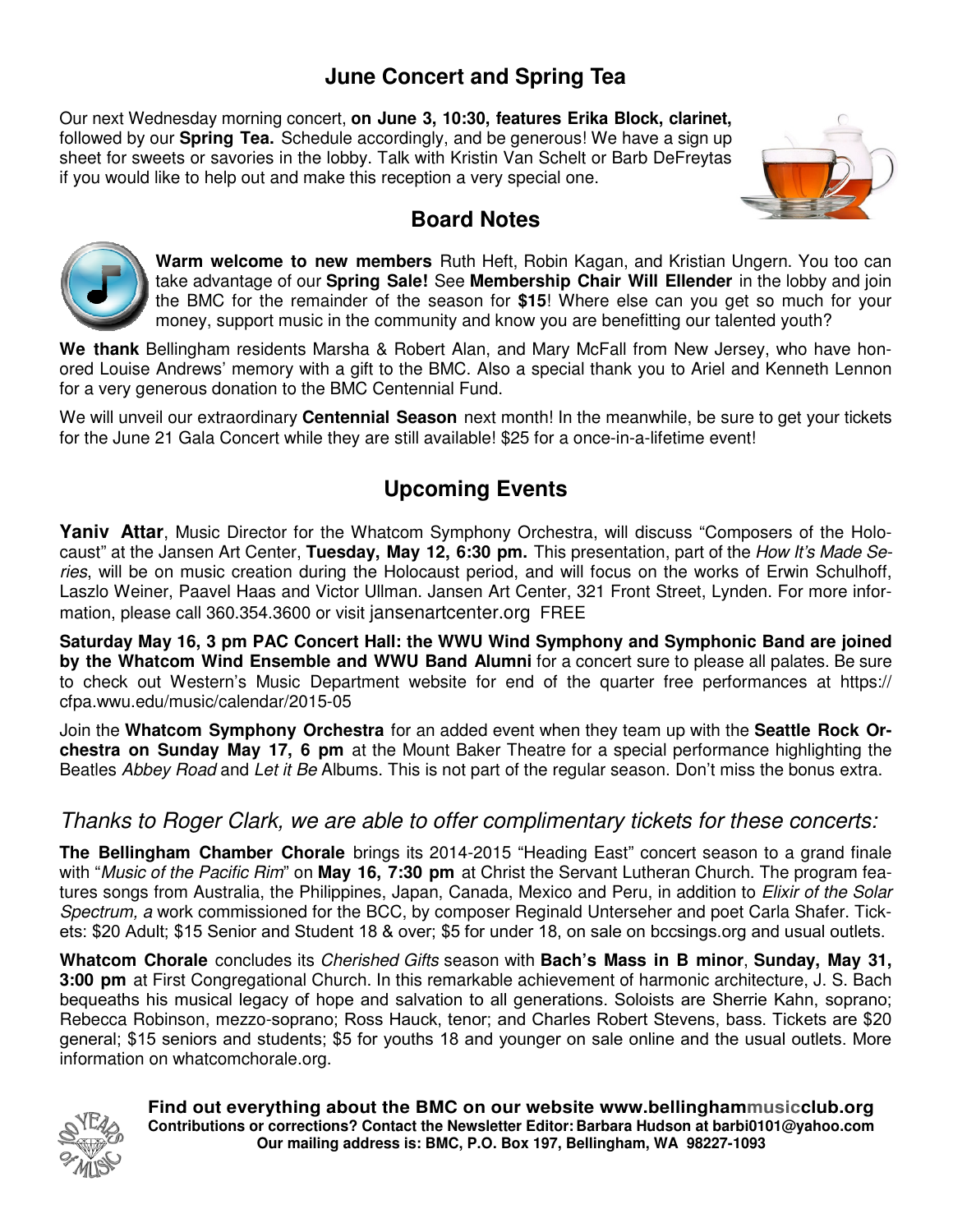# **Biography**



Known for her expressive and passionate performances, **pianist Jensina Oliver** has appeared as soloist and chamber musician in the United States, China, Canada, Costa Rica, Israel, and Europe. Her performances with orchestra include appearances with the Hubei Provincial Orchestra of Wuhan, China, as well as concerts with the Utah Philharmonia, Orchestra of Southern Utah, Intermountain Chamber Orchestra, University of Washington Symphony, and University of Utah Symphony Orchestra. She was a national finalist of the MTNA Chamber Competition, was a resident artist at the Banff Chamber Music Festival, and has won several solo and concerto competitions throughout the United States. Ms. Oliver earned her DMA at the University of Washington and has taught at Shoreline Community College since 1998.

Dr. Oliver has been praised by critics as "highly talented," with a "steely-fingered" technique and a flair for "panache and drama." (SL Trib.) "[Her] command of dynamic phras-

ing infused each note with elegant intensity in slower passages; in virtuosic sections, she played with assuredness and authority." Ms. Oliver's first CD, JENSINA OLIVER BYINGTON performs Chopin, Liszt, Brahms, and Rachmaninoff was released in 2009 and is available for purchase on CDBaby.com. As a National Certified Teacher of Music (NCTM), she has a thriving studio with students winning piano competitions throughout the state. Dr. Oliver currently resides with her family in Seattle, where she is a well-known performer, teacher, clinician, and adjudicator.

Join us for the final two **Night Beats** of the season!

Tickets **Night Beat Thursdays in May - 7:30 PM** 

Both concerts will take place at First Congregational Church, 2401 Cornwall Avenue, in Bellingham, on **Thursday evenings at 7:30 pm.** 

**Tomorrow night, May 7, Dr. Oliver presents a full-length program that adds Scott Joplin and** more Ginastera. This is a grand tour of Europe, North and South America!

Headlining **Thursday, May 21, Night Beat** are **soprano Amber Sudduth-Bone and pianist Jay Rozendaal** in a rare appearance off campus! The program includes works by Barber, Menotti, Heggie and Brahms, and also features baritone Nathaniel Voth, and soprano Anjani Briggs.

**Tickets for \$10** are on sale today in the lobby, at Village Books, Piper Music, and on our website. Tickets will also be available at the door.

For more information, please call 306-8580 or visit our website **bellinghammusicclub.org**